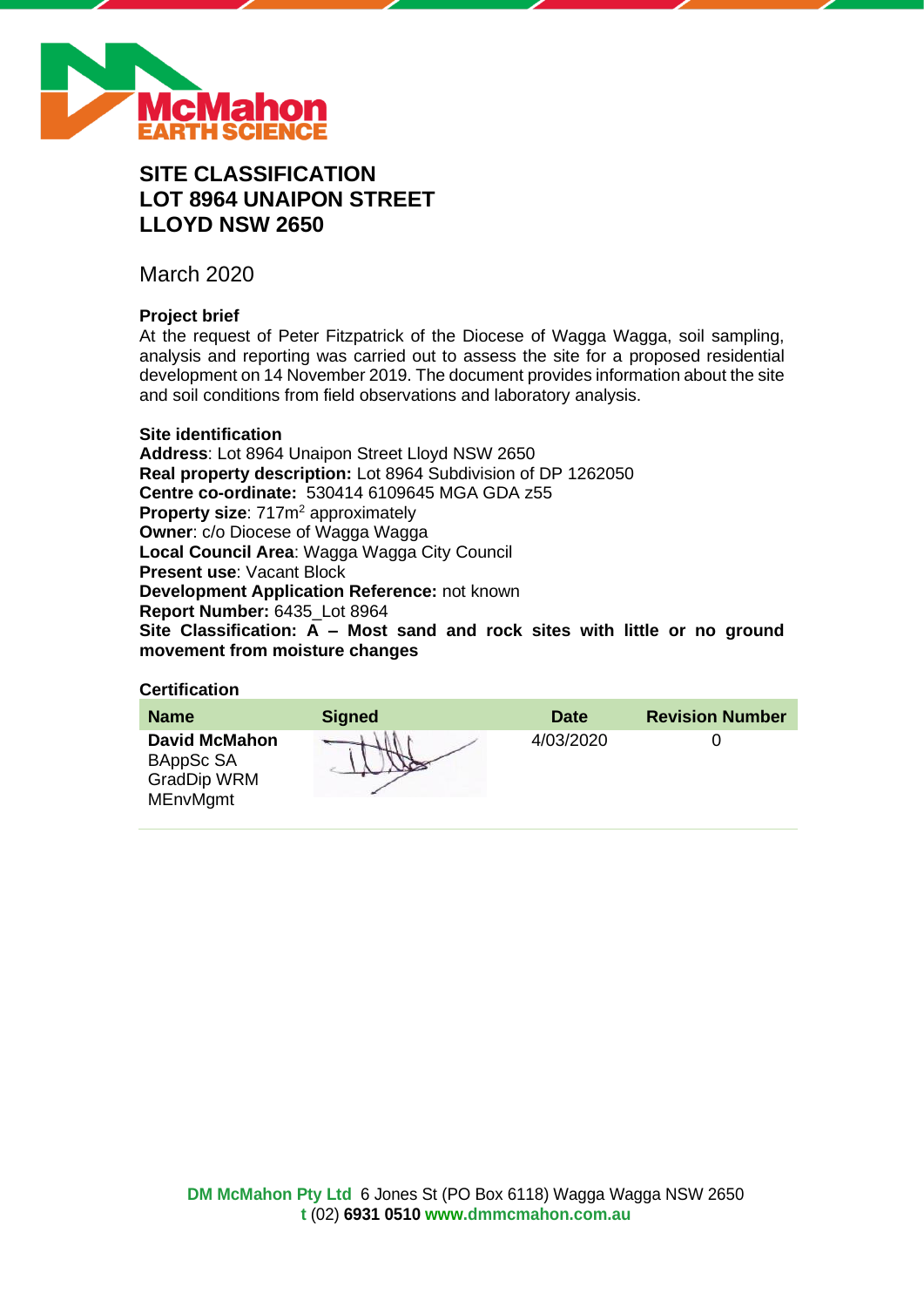#### **Physical characteristics of the site**

A desktop review and investigation of the topography, hydrology, soil, lithology, geology and hydrogeology of the site has been undertaken and are as follows:

# **Topography**

The Lake Albert 1:25,000 Topographic Map (Sheet 8327-1S) indicates that the site is located at an elevation of approximately 252m AHD. The site landform is classed as a simple slope and the slope class is gently inclined.

#### **Vegetation**

The site is devoid of vegetation.

#### **Hydrology**

The nearest named waterway is Stringybark Creek located 3414m to the south east of the site. Due to the relative incline of the site, rainfall is likely to both run off and infiltrate into the relatively permeable topsoil.

#### **Weather**

The average rainfall for Wagga Wagga is approximately 526.8mm per annum, with the wettest months being October, June and July. Annual mean evaporation for the region is 1715.5mm with mean daily evaporation ranges from 1.2mm in July to 9.2mm in January. Wagga Wagga is characterised by cold wet winters and hot dry summers with mean maximum temperatures ranging from 12.9°C in July to 31.9 °C in January and mean minimum temperatures ranging from 1.3ºC in July to 15.9ºC in February. Rainfall, temperature and evaporation data from Wagga Wagga Agricultural Institute 73127 (www.bom.gov.au).

#### **Soil & Landform**

The site lies within the mapping unit ld from the Soil Landscapes of the Wagga Wagga 1:100 000 Sheet (DLWC, 1997). The map unit ld is described as:

# *ld – Lloyd (Erosional Landscapes)*

*Landscape*: rolling low hills on Ordovician metasedimentary rocks. Local relief 30–90 m; slopes 10–20%. Broad crests and ridges; long waning mid to lower slopes; broad drainage depressions. Variable rock outcrop 0–50%. Extensively to completely cleared mid to high open-forest.

*Soils*: shallow (<0.5 m), moderately well-drained Paralithic Leptic Rudosols (Lithosols) on some crests, ridges and upper slopes; deep (1.0–1.5 m), imperfectly drained Red Kurosols (Red Podzolic Soils) on other crests and upper slopes; moderately deep (0.5– 1.0m), moderately well-drained Red Chromosols and Kurosols (Red Podzolic Soils) on mid to lower slopes; and moderately deep (0.5–1.0 m), imperfectly drained Brown Kurosols (Yellow Podzolic Soils) in drainage lines.

*Limitations*: high erosion hazard; steep slopes (localised); localised rock outcrop; localised poor drainage; localised waterlogging; foundation hazard (localised); mass movement; shallow, stony and strongly acid soils (on ridges and upper slopes); localised aluminium toxicity; localised salinity.

#### **Lithology and Geology**

Undivided Ordovician metasedimentary rocks—thinly interbedded siltstones, shales and phyllites, with minorschists and minor quartzites. Lithology is highly variable

over a short distance. Relatively thick (1 m to several metres) colluvial and slopewash clayey sediments occur on lower slopes and in drainage depressions. There is generally no rock outcrop, but occasionally <50% (at sites usually underlain by sandstone).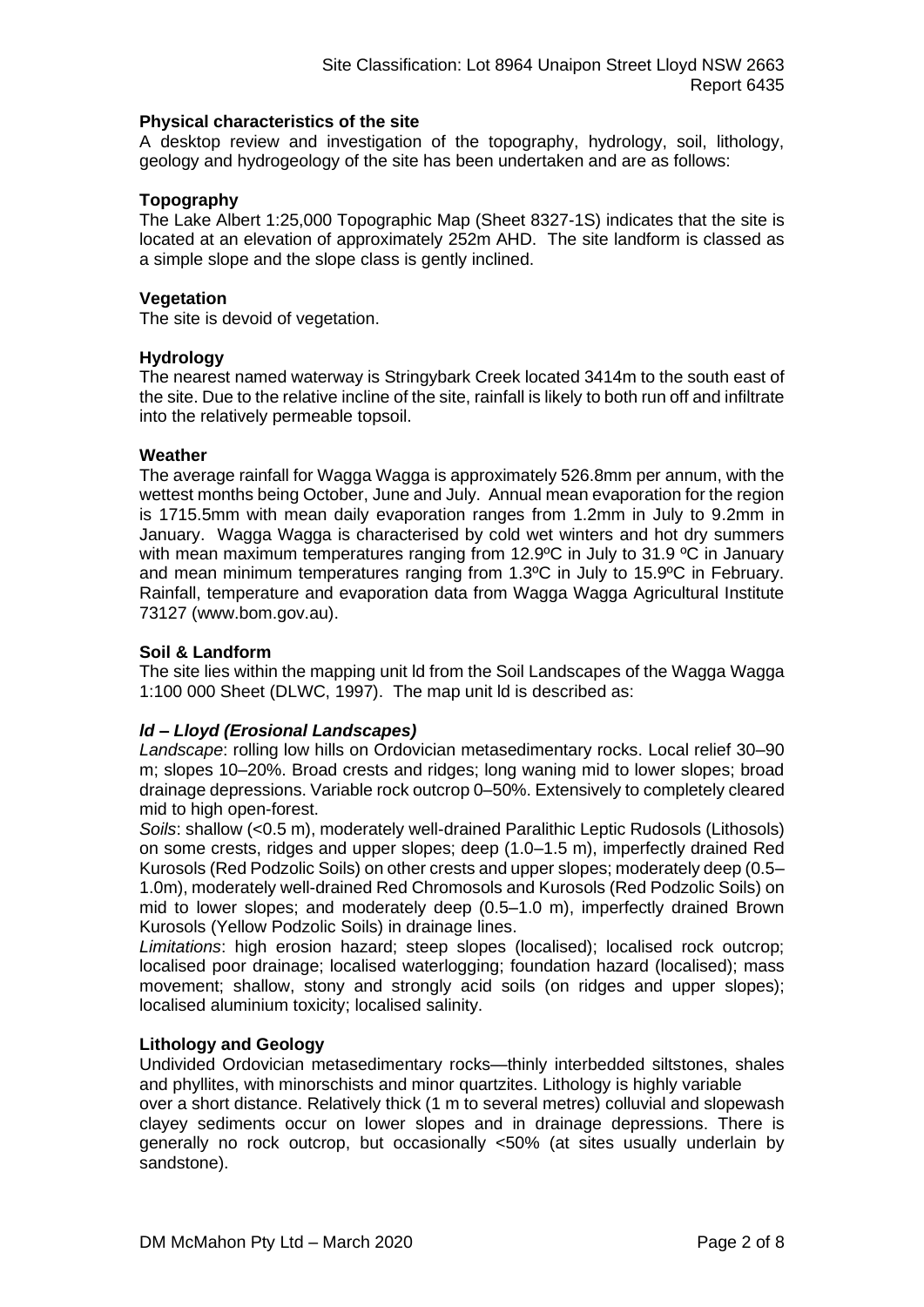# **Hydrogeology**

From the Geoscience Australia hydrogeology dataset, the groundwater beneath the site is described as porous, extensive highly productive aquifers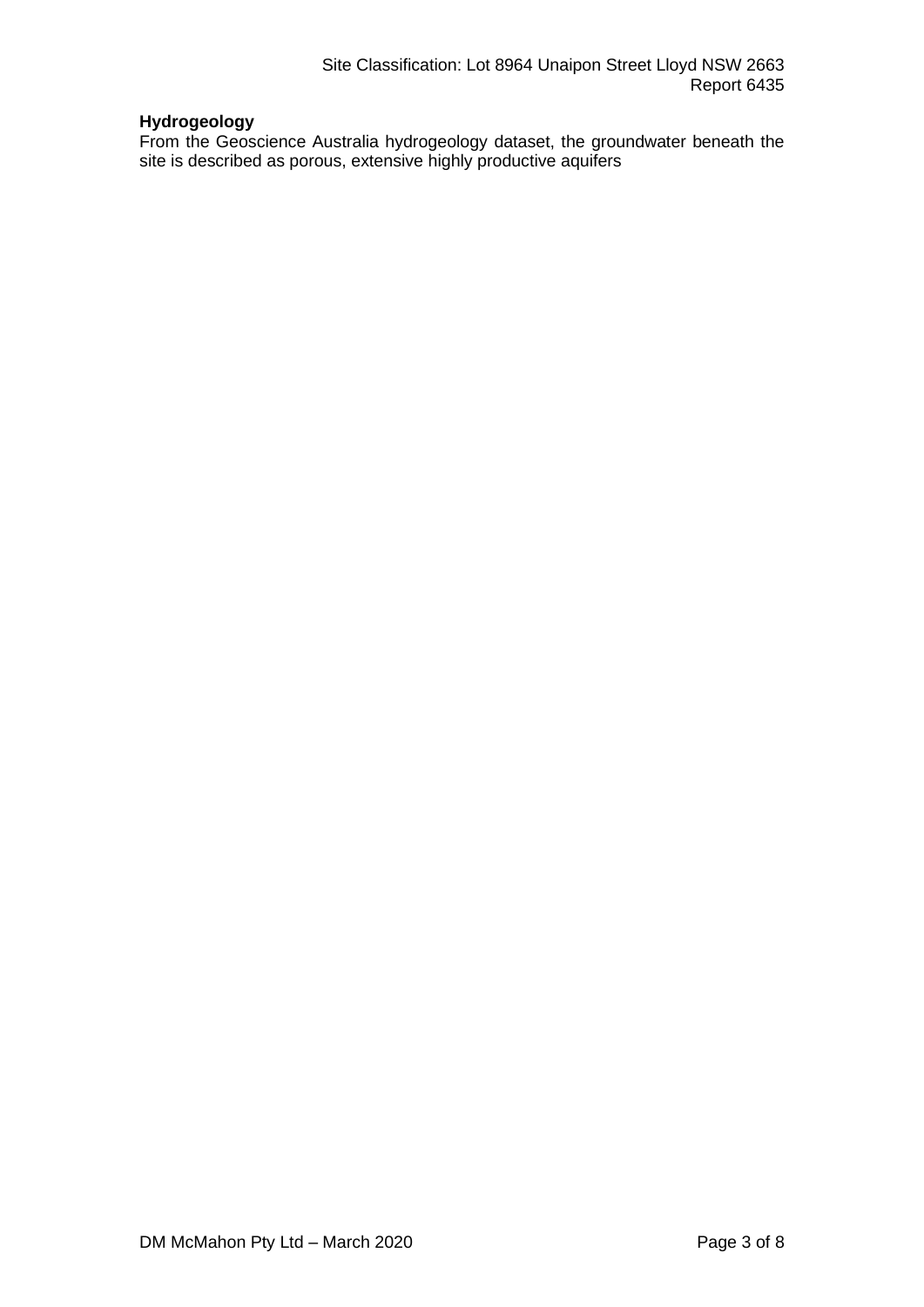# **Site Condition**

Through site investigation, field observations, in situ tests and laboratory analysis the following site geotechnical model has been developed. Details of the general conditions encountered with a field description of the soil, engineering properties and the location of the boreholes can be seen as follows, Table 1, Figure 1.

| <b>Table 1:</b> Site geotechnical model with field description and observations |
|---------------------------------------------------------------------------------|
|---------------------------------------------------------------------------------|

| <b>Soil Origin</b> | <b>Depth</b><br>(m) | <b>Class</b><br>(AS1726<br>$-2017$ | Soil Name /<br><b>Description</b>       | <b>Grain</b><br><b>Size</b> | <b>Primary</b><br><b>Colour</b> | <b>Mottle</b><br><b>Colour</b> | Mois-<br>ture | Plas-<br>ticity | <b>Consis</b><br>-tency | <b>Observations</b><br>and/or comments | <b>Engineering</b><br><b>Properties</b> |
|--------------------|---------------------|------------------------------------|-----------------------------------------|-----------------------------|---------------------------------|--------------------------------|---------------|-----------------|-------------------------|----------------------------------------|-----------------------------------------|
| <b>Borehole 1</b>  |                     |                                    |                                         |                             |                                 |                                |               |                 |                         |                                        |                                         |
| <b>FILL</b>        | $0.0 - 0.1$         | <b>CI</b>                          | <b>Silty CLAY</b>                       | Fine                        | Yellowish<br><b>Brown</b>       | Nil                            | D             | LOW             | Firm                    | $\overline{\phantom{0}}$               |                                         |
|                    | 0.1                 | -                                  | Bedrock -<br>Ordovician<br>Metasediment | -                           | -                               | Nil                            | -             | $\,$            |                         | Refusal at 0.1m on<br>OM.              | Ys<br>Expansivity<br>$0-20$ mm          |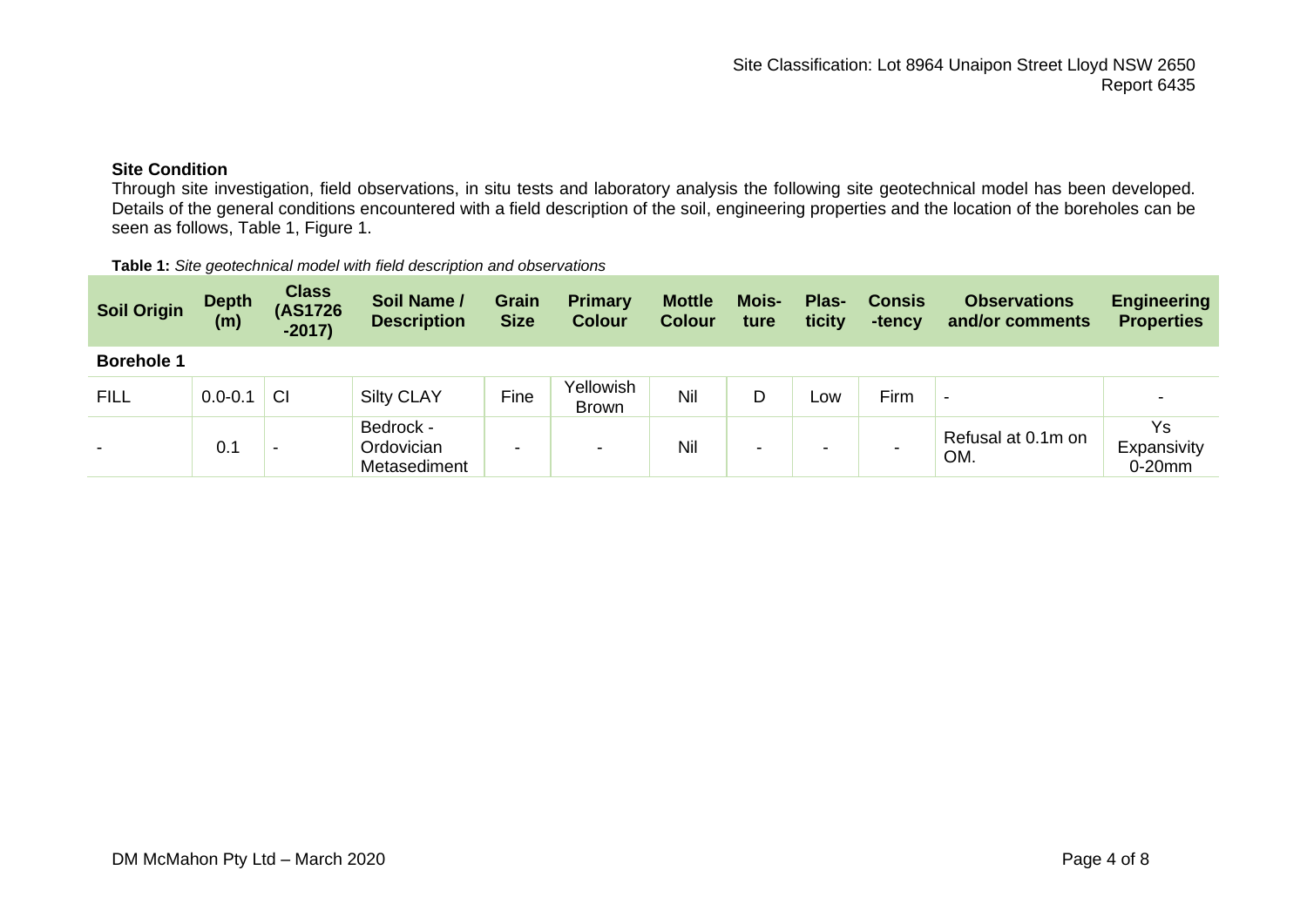Site Classification: Lot 8964 Unaipon Street Lloyd NSW 2663 Report 6435



**Figure 1:** *Annotated site plan overlain on aerial photograph depicting borehole locations*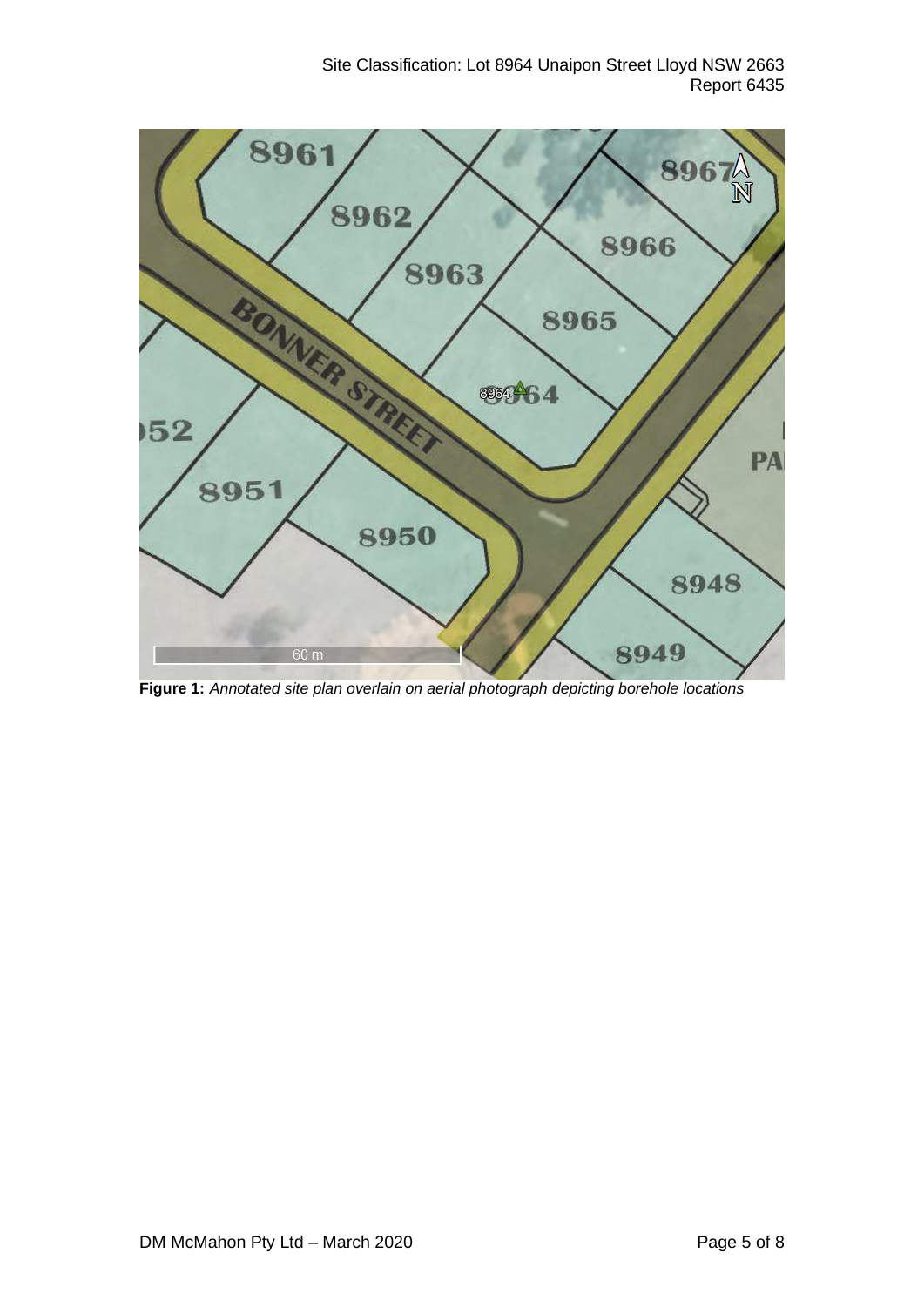# **Site Classification**

Based on the field assessment and laboratory data and assumptions therein the site is classified as **A – Most sand and rock sites with little or no ground movement from moisture changes** by reference to AS2870:2011.

#### **Assumptions**

Site investigation and classification was carried out by reference to AS2870:2011. The proposed building is a single storey residential development.

This classification is based on the footings being founded into the underlying ordovician metasedimentary bedrock. If the footings are not into the specified material the site classification will need to be reassessed.

FILL materials where identified on this report are considered as 'controlled fill' in accordance with AS3798 and can be considered suitable for use as foundation/subgrade. Fill certification report ID 'FC19-50'.

Footings may be founded partly on fill and partly on natural material depending on founding depths. As such, footing design may require careful consideration by the structural engineer to minimise potential differential settlement.

An allowable bearing pressure of up to 50kPa and 100kPa for raft slab beams and strip footings respectively may be adopted.

If more than 0.4m of uncontrolled fill is present or placed, or if depth of excavation within the building area extends more than 0.5m below the existing surface, the above classification will need to be reassessed.

Any earthworks on site will be carried out by reference to AS3798: 2007.

If any unconsolidated or saturated soils are encountered during excavation, or conditions that are not alike the above description, the site supervisor should be informed, the work stopped and this office be contacted immediately for further evaluation.

Where trees and large shrubs are removed from the site all roots are to be removed and voids replaced with compacted fill by reference to AS3798:2007.

The soils investigated are all natural ground and no free groundwater was encountered at the time of the investigation.

Site drainage and vegetation limitations are adhered to as per the CSIRO Foundation Management and Footing Performance: A Homeowner's guide, BTF-2011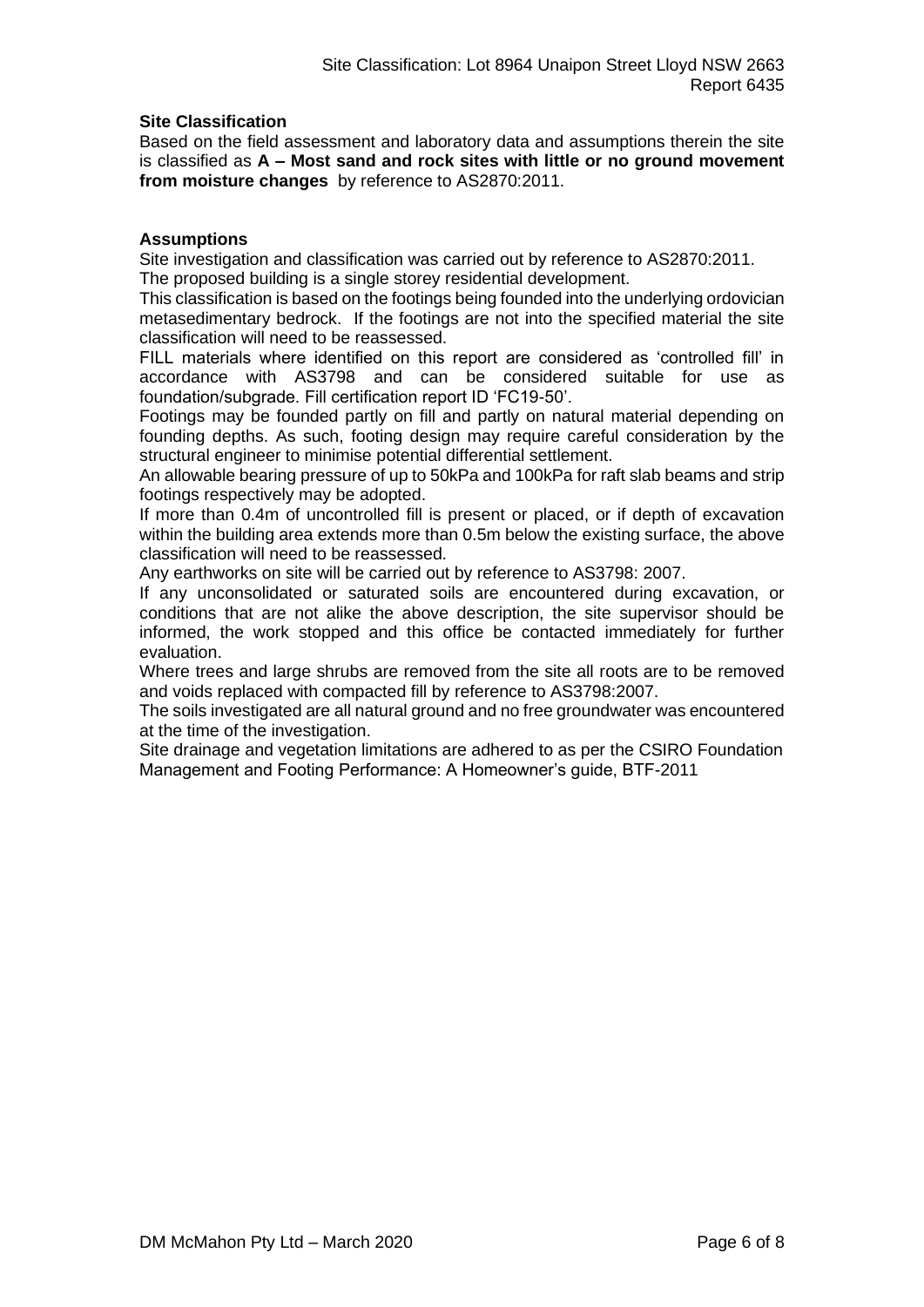# Site Classification: Lot 8964 Unaipon Street Lloyd NSW 2663 Report 6435

| <b>Log Column</b>                |                      | <b>Symbol</b>                                                                                                                                                                                                                                                                                                                                                                                                                           | <b>Definition</b>                                                                                                                                                                                                                                                                                                                                                                                   |  |  |  |
|----------------------------------|----------------------|-----------------------------------------------------------------------------------------------------------------------------------------------------------------------------------------------------------------------------------------------------------------------------------------------------------------------------------------------------------------------------------------------------------------------------------------|-----------------------------------------------------------------------------------------------------------------------------------------------------------------------------------------------------------------------------------------------------------------------------------------------------------------------------------------------------------------------------------------------------|--|--|--|
| Soil Origin                      |                      | <b>TOPSOIL</b>                                                                                                                                                                                                                                                                                                                                                                                                                          | Mantle of surface and/or near-surface soil often but not always defined by high levels of organic<br>material, both dead and living. Remnant topsoils are topsoils that subsequently been buried by<br>other transported soils. Roots of trees may extend significantly into otherwise unaltered soil and<br>the presence of roots is not a sufficient reason for describing a material as topsoil. |  |  |  |
|                                  |                      | <b>FILL</b>                                                                                                                                                                                                                                                                                                                                                                                                                             | Any material which has been placed by anthropogenic processes                                                                                                                                                                                                                                                                                                                                       |  |  |  |
|                                  |                      | Alluvial                                                                                                                                                                                                                                                                                                                                                                                                                                | Deposited by streams and rivers                                                                                                                                                                                                                                                                                                                                                                     |  |  |  |
|                                  |                      | Soil and rock debris transported down slope by gravity, with or without the assistance of flowing<br>water and generally deposited in gullies or at the base of slopes. Colluvium is often used to<br>Colluvial<br>refer to thicker deposits such as those formed from landslides, whereas the term 'slopewash'<br>may be used for thinner and more widespread deposits that accumulate gradually over longer<br>geological timeframes. |                                                                                                                                                                                                                                                                                                                                                                                                     |  |  |  |
|                                  |                      | Extremely<br>weathered<br>material                                                                                                                                                                                                                                                                                                                                                                                                      | Formed directly from in situ weathering of geological formations. Although this material is of soil<br>strength, it retains the structure and/or fabric of the parent rock material.                                                                                                                                                                                                                |  |  |  |
|                                  |                      | Residual                                                                                                                                                                                                                                                                                                                                                                                                                                | Formed directly from in situ weathering of geological formations. These soils no longer retain<br>any visible structure or fabric of the parent soil or rock material                                                                                                                                                                                                                               |  |  |  |
| Class                            |                      | GW                                                                                                                                                                                                                                                                                                                                                                                                                                      | Gravel and gravel-sand mixtures, little to no fines                                                                                                                                                                                                                                                                                                                                                 |  |  |  |
| (AS1726-<br>2017)                |                      | GP                                                                                                                                                                                                                                                                                                                                                                                                                                      | Gravel and gravel-sand mixtures, little to no fines, uniform gravels                                                                                                                                                                                                                                                                                                                                |  |  |  |
|                                  |                      | <b>GM</b>                                                                                                                                                                                                                                                                                                                                                                                                                               | Gravel-silt mixtures and gravel-sand-silt mixtures                                                                                                                                                                                                                                                                                                                                                  |  |  |  |
|                                  |                      | GC                                                                                                                                                                                                                                                                                                                                                                                                                                      | Gravel-clay mixtures and gravel-sand-clay mixtures                                                                                                                                                                                                                                                                                                                                                  |  |  |  |
|                                  |                      | SW                                                                                                                                                                                                                                                                                                                                                                                                                                      | Sand and gravel-sand mixtures, little to no fines                                                                                                                                                                                                                                                                                                                                                   |  |  |  |
|                                  | Coarse grained soils | <b>SP</b>                                                                                                                                                                                                                                                                                                                                                                                                                               | Sand and gravel-sand mixtures, little to no fines                                                                                                                                                                                                                                                                                                                                                   |  |  |  |
|                                  |                      | <b>SM</b>                                                                                                                                                                                                                                                                                                                                                                                                                               | Sand-silt mixtures                                                                                                                                                                                                                                                                                                                                                                                  |  |  |  |
|                                  |                      | SC                                                                                                                                                                                                                                                                                                                                                                                                                                      | Sand-clay mixtures                                                                                                                                                                                                                                                                                                                                                                                  |  |  |  |
|                                  |                      | ML                                                                                                                                                                                                                                                                                                                                                                                                                                      | Inorganic silt and very fine sand, rock flour, silty or clayey fine sand or silt with low plasticity                                                                                                                                                                                                                                                                                                |  |  |  |
|                                  |                      | CL, CI                                                                                                                                                                                                                                                                                                                                                                                                                                  | Inorganic clays of low to medium plasticity, gravelly clay, sandy clay                                                                                                                                                                                                                                                                                                                              |  |  |  |
|                                  | soils                | OL                                                                                                                                                                                                                                                                                                                                                                                                                                      | Organic silt                                                                                                                                                                                                                                                                                                                                                                                        |  |  |  |
|                                  |                      | MH                                                                                                                                                                                                                                                                                                                                                                                                                                      | Inorganic silt                                                                                                                                                                                                                                                                                                                                                                                      |  |  |  |
| Fine grained                     |                      | CН                                                                                                                                                                                                                                                                                                                                                                                                                                      | Inorganic clays of high plasticity                                                                                                                                                                                                                                                                                                                                                                  |  |  |  |
|                                  |                      | OH                                                                                                                                                                                                                                                                                                                                                                                                                                      | Organic clay of medium to high plasticity, organic silt                                                                                                                                                                                                                                                                                                                                             |  |  |  |
|                                  |                      | Pt                                                                                                                                                                                                                                                                                                                                                                                                                                      | Peat, highly organic soil                                                                                                                                                                                                                                                                                                                                                                           |  |  |  |
| Soil Name/<br><b>Description</b> |                      | SAND                                                                                                                                                                                                                                                                                                                                                                                                                                    | Coarse grained soil                                                                                                                                                                                                                                                                                                                                                                                 |  |  |  |
|                                  |                      | <b>SILT</b>                                                                                                                                                                                                                                                                                                                                                                                                                             | Fine grained soil - low dry strength, low wet toughness and dilatancy                                                                                                                                                                                                                                                                                                                               |  |  |  |
|                                  |                      | <b>CLAY</b>                                                                                                                                                                                                                                                                                                                                                                                                                             | Fine grained soil - high dry strength, high wet toughness and plasticity                                                                                                                                                                                                                                                                                                                            |  |  |  |
| <b>Grain Size</b>                |                      | Coarse                                                                                                                                                                                                                                                                                                                                                                                                                                  | >2mm                                                                                                                                                                                                                                                                                                                                                                                                |  |  |  |
|                                  |                      | Medium                                                                                                                                                                                                                                                                                                                                                                                                                                  | $0.06 - 2mm$                                                                                                                                                                                                                                                                                                                                                                                        |  |  |  |
|                                  |                      | Fine                                                                                                                                                                                                                                                                                                                                                                                                                                    | $<$ 0.06 $mm$                                                                                                                                                                                                                                                                                                                                                                                       |  |  |  |
| <b>Moisture</b>                  |                      | D<br>T                                                                                                                                                                                                                                                                                                                                                                                                                                  | Dry                                                                                                                                                                                                                                                                                                                                                                                                 |  |  |  |
|                                  |                      | М                                                                                                                                                                                                                                                                                                                                                                                                                                       | <b>Moderately Moist</b><br>Moist                                                                                                                                                                                                                                                                                                                                                                    |  |  |  |
|                                  |                      | W                                                                                                                                                                                                                                                                                                                                                                                                                                       | Wet                                                                                                                                                                                                                                                                                                                                                                                                 |  |  |  |
| <b>Plasticity</b>                |                      | Non-plastic                                                                                                                                                                                                                                                                                                                                                                                                                             | Not applicable                                                                                                                                                                                                                                                                                                                                                                                      |  |  |  |
|                                  |                      | Low                                                                                                                                                                                                                                                                                                                                                                                                                                     | Only slight pressure is required to roll the thread of soil near the plastic limit. The thread and<br>lump are weak and soft. The dry specimen crumbles into powder with some finger pressure.                                                                                                                                                                                                      |  |  |  |
|                                  |                      | Medium                                                                                                                                                                                                                                                                                                                                                                                                                                  | Medium pressure is required to roll the thread of soil to near the plastic limit. The thread and<br>lump have medium stiffness. The dry specimen breaks into pieces or crumbles with<br>considerable finger pressure.                                                                                                                                                                               |  |  |  |
|                                  |                      | High                                                                                                                                                                                                                                                                                                                                                                                                                                    | Considerable pressure is required to roll the thread to near the plastic limit. The thread and the<br>lump have very high stiffness. The dry specimen cannot be broken with finger pressure.<br>Specimen will break into pieces between thumb and a hard surface.                                                                                                                                   |  |  |  |
| <b>Consistency</b>               |                      | Very Soft (VS)                                                                                                                                                                                                                                                                                                                                                                                                                          | Exudes between fingers when squeezed in hand                                                                                                                                                                                                                                                                                                                                                        |  |  |  |
|                                  |                      | Soft (S)                                                                                                                                                                                                                                                                                                                                                                                                                                | Can be moulded by light finger pressure                                                                                                                                                                                                                                                                                                                                                             |  |  |  |
|                                  |                      | Firm $(F)$                                                                                                                                                                                                                                                                                                                                                                                                                              | Can be moulded by strong finger pressure                                                                                                                                                                                                                                                                                                                                                            |  |  |  |
|                                  |                      | Stiff (St)                                                                                                                                                                                                                                                                                                                                                                                                                              | Cannot be moulded by fingers                                                                                                                                                                                                                                                                                                                                                                        |  |  |  |
|                                  |                      | Very Stiff (VSt)                                                                                                                                                                                                                                                                                                                                                                                                                        | Can be indented by thumb nail                                                                                                                                                                                                                                                                                                                                                                       |  |  |  |
|                                  |                      | Hard (H)                                                                                                                                                                                                                                                                                                                                                                                                                                | Can be indented by thumb nail with difficulty                                                                                                                                                                                                                                                                                                                                                       |  |  |  |
|                                  |                      | Friable (Fr)                                                                                                                                                                                                                                                                                                                                                                                                                            | Can be easily crumbled or broken into small pieces by hand                                                                                                                                                                                                                                                                                                                                          |  |  |  |

# **Notes Relating to Results**